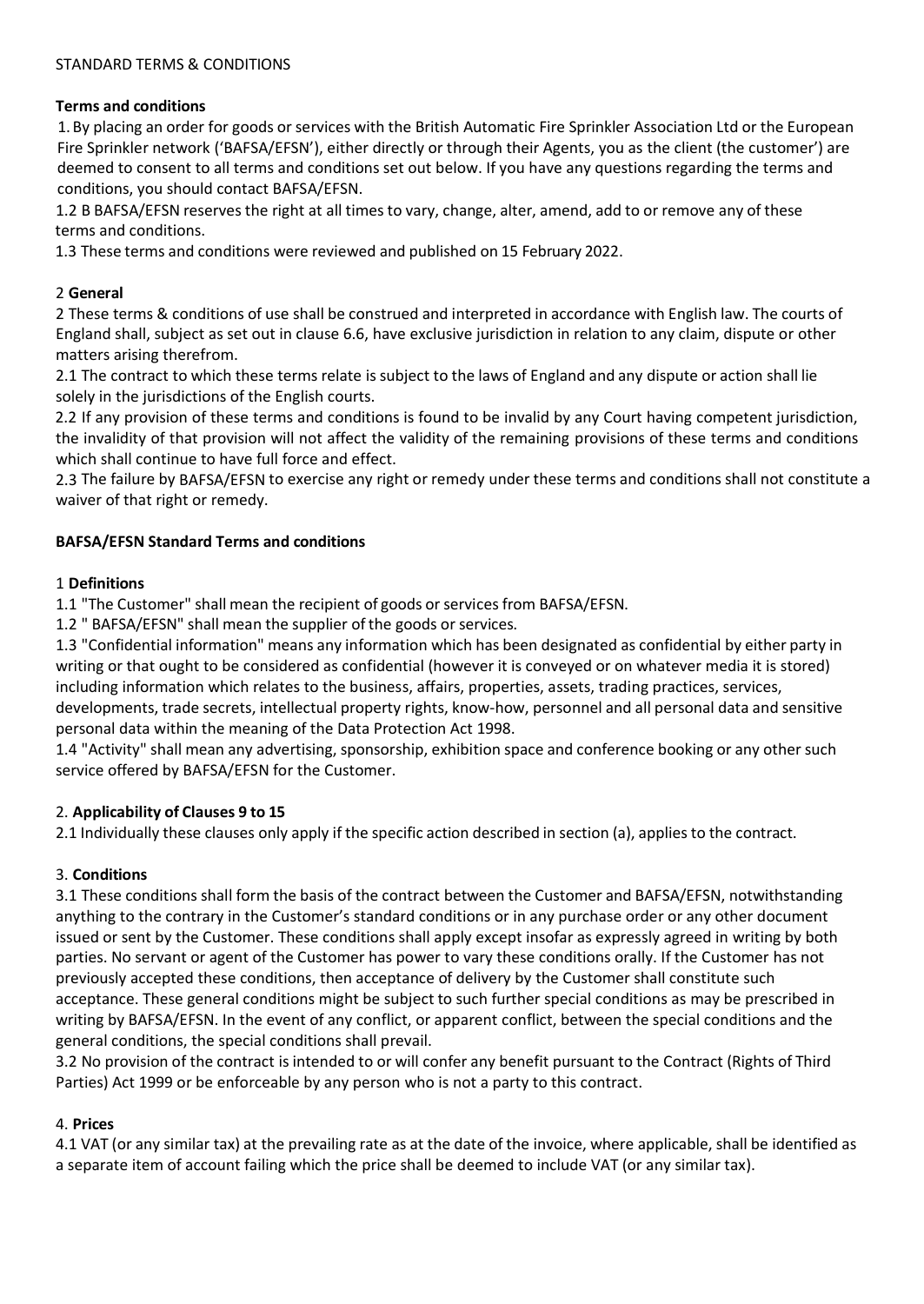## 5. **Payment**

5.1 BAFSA/EFSN shall be entitled to invoice the Customer upon delivery of goods or services. In the case of advertising space, exhibition stand space and/or sponsorship, payment shall be made by the Customer strictly within 28 days from date of invoice and in any case not less than 28 days before the date of the event or publication date.

## 6. **Guarantee**

6.1 The Customer accepts that all goods and services supplied by BAFSA/EFSN are supplied as is. BAFSA/EFSN does not warrant that they shall be fit for any particular purpose.

## 7. **Cancellation policy**

7.1 If the customer cancels an order before the stated print date or the commencement date of the event, BAFSA/EFSN will charge the following of the overall booked price, exclusive of VAT:

0-7 days - 100% 7-14 days - 50% 14-28 days – 25%

## 8. **Supply of creative material, images and logos**

In the event of the Customer supplying creative images or logos:

8.1 The Customer shall supply all creative material, images or logos to BAFSA/EFSN or its Agents by the date stipulated by BAFSA/EFSN where BAFSA/EFSN has agreed to the provision of services requiring creative material, images or logos unless otherwise stipulated in writing and agreed by both parties.

8.1.1 BAFSA/EFSN reserves the right to refuse to accept, or to request amendment of, any creative material, image or logo without stating any reason beyond the fact that the creative material, image or logo does not, in the sole opinion of BAFSA/EFSN, comply with the BAFSA/EFSN advertising policy or does not adhere to the specifications provided by BAFSA/EFSN to the Customer relating to the service being provided.

8.1.2 BAFSA/EFSN will not be liable for any cost incurred by the Customer for any creative material, images or logos which are not used as a result of clause 8.1.1.

8.2 If the delivery of creative material, images or logos by the Customer is delayed or suspended BAFSA/EFSN reserves the right to charge, either in-full or in-part, for all services which would have been provided to the Customer.

# 9. **Supply of printed materials**

In the event of the Customer supplying printed materials:

9.1 The Customer shall supply all printed materials to BAFSA/EFSN by the stipulated date where BAFSA/EFSN has agreed to the provision of services requiring printed materials unless otherwise stipulated in writing and agreed by both parties.

9.1.2 BAFSA/EFSN reserves the right to refuse to accept, or to request amendment of, any printed materials without stating any reason beyond the fact that the printed material does not, in the sole opinion of BAFSA/EFSN, comply with the BAFSA/EFSN advertising policy or does not adhere to the specifications provided by BAFSA/EFSN to the Customer relating to the service being provided.

9.1.3 BAFSA/EFSN will not be liable for any cost incurred by the Customer for any printed materials which are not used as a result of Clause 10.1.2.

9.2 If the delivery of printed materials by the Customer is delayed or suspended BAFSA/EFSN reserves the right to charge, either in-full or in-part, for all services which would have been provided to the Customer.

# 10. **Confidentiality**

10.1 Both parties (and their staff, agents or sub-contractors) to the contract undertake, except as provided below, to treat as confidential and keep secret all information marked 'confidential' or which may reasonably be supposed to be confidential with the same degree of care that they employ with regard to their own confidential information of a like nature and in any event in accordance with best current commercial security practices. Such confidential information shall not be disclosed by the receiving party to others for any purpose without the prior written consent of the disclosing party.

10.2 The provisionsin Clause 14.1 shall not extend to any confidential information which:

10.2.1 Is required to be disclosed by law.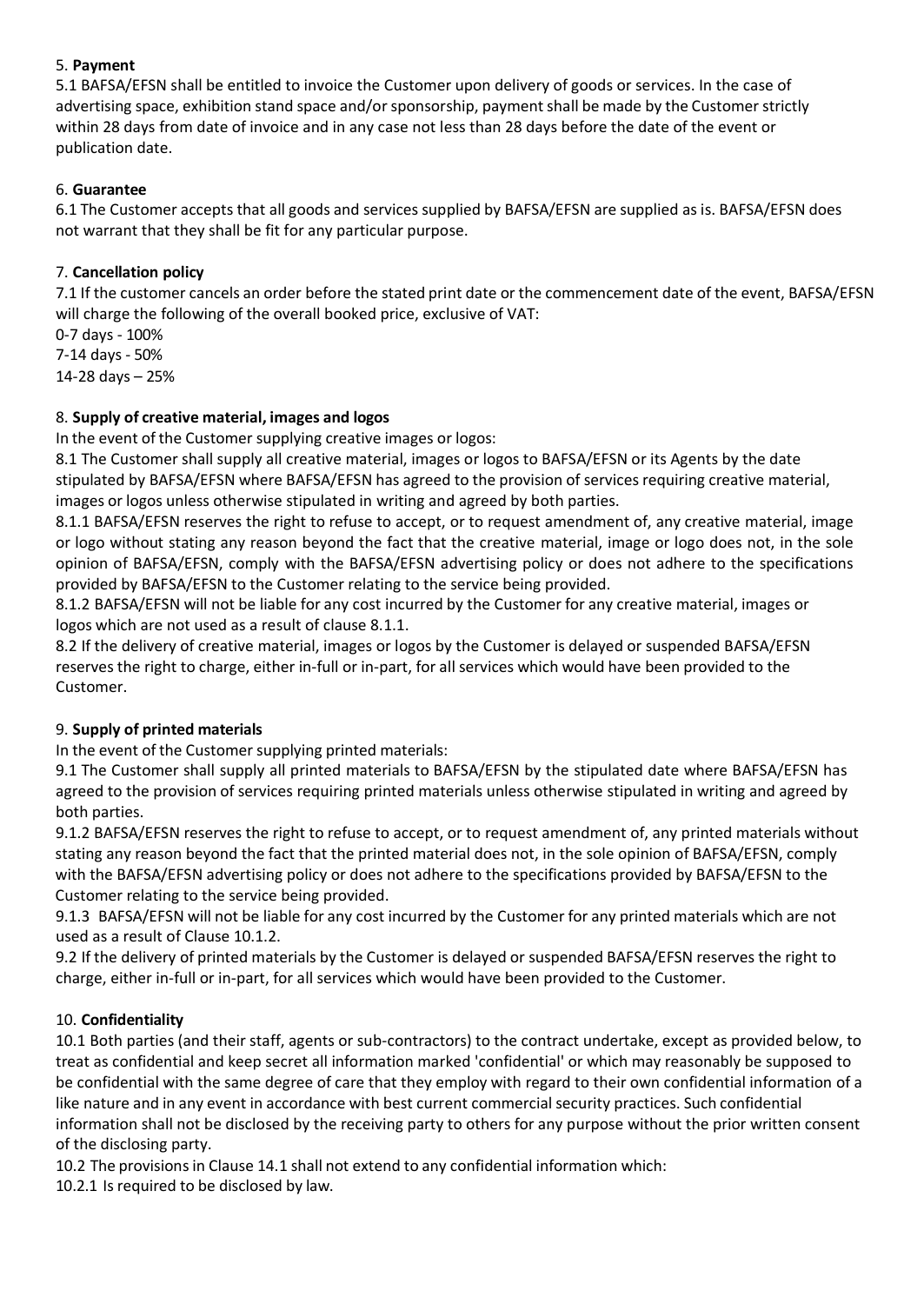# 11. **Termination**

If either party shall be in material breach or non-observance of any of its obligations under the contract, the nonoffending party shall be entitled to give the offending party notice in writing to forthwith remedy such breach or nonobservance.

11.1 If the offending party shall fail to comply with such notice within 30 calendar days of its receipt the nonoffending party shall be entitled forthwith to give written notice terminating the contract with immediate effect.

11.2 If either party shall become bankrupt or insolvent, or have a receiving order made against it, or compound with its creditors, or, being a corporation, commence to be wound up, not being a member's voluntary winding up for the purpose of reconstruction or amalgamation, or carry on its business under a receiver for the benefit of its creditors or any of them, then either party shall be at liberty either:

11.2.1 to terminate the contract forthwith by notice in writing to the other party, or to the receiver or liquidator, or to any person in whom the contract may become vested; or

11.2.2 to give such receiver, liquidator or other person the option of carrying out the contract subject to it providing a guarantee for the due and faithful performance of the contract.

## 12. **Indemnity**

12.1 Both parties shall keep the other party fully and effectively indemnified against all liability, loss, damages, costs and expenses (including legal expenses) awarded against or incurred or paid as a result of or in connection with any claims for infringement of any intellectual property rights by reason of the use or sale of the goods supplied or services provided and against all costs and damages which either party may incur in any action for such infringement or for which either party may become liable in such action.

## 13. **Limitation of liability**

13.1 Nothing in these conditions shall exclude or restrict the liability of either party to the other for fraud or fraudulent misrepresentation, death or personal injury caused by negligence, or any breach of any obligations implied by Section 12 of the Sale of Goods Act, 1979 or Section 2 of the Supply of Goods and Services Act, 1982. 13.2 Subject to Clause 13.1:

13.2.1 The liability of BAFSA/EFSN shall in no event exceed the value of the contract.

13.2.2 In no event shall either party be liable to the other for any indirect or consequential loss or whether for loss of profits, loss of business, revenue, depletion of goodwill or anticipated savings, howsoever caused, whether or not such losses were foreseeable at the time of entering into this contract. For the purposes of this Clause, the term 'loss' includes a partial loss or reduction in value as well as a complete or total loss.

13.2.3 BAFSA/EFSN will not be liable for any unforeseen rendering of electronic or printed materials which results in electronic or printed materials provided by the Customer to appear not as originally intended by the Customer.

13.2.4 BAFSA/EFSN will not be liable for the performance of an activity.

## 14. **Force majeure**

14.1 If the delivery of the contract by BAFSA/EFSN is delayed or prevented because of circumstances beyond the control of BAFSA/EFSN the contract shall be suspended.

14.2 If the goods or services cannot be delivered within a reasonable time after the due date, the contract may be terminated by either party by giving a notice in writing to the other party.

## 15. **Law**

15.1 This contract and all matters arising from it and any arbitration proceedings shall be governed by and construed in accordance with English law.

15.2 All disputes between the parties shall be resolved by arbitration by an arbitrator to be agreed by the parties, or, in default of agreement, to be appointed by the President of the Chartered Institute of Arbitrators.

15.3 If any of the provisions in the above conditions is held to be unlawful, void or unenforceable, in whole or in part, by any competent authority, the provision shall, to the extent required, be severed from the contract and rendered ineffective as far as possible without modifying the remaining provisions of this Contract, and shall not in any way affect in any other circumstances the validity or enforcement of this Contract.